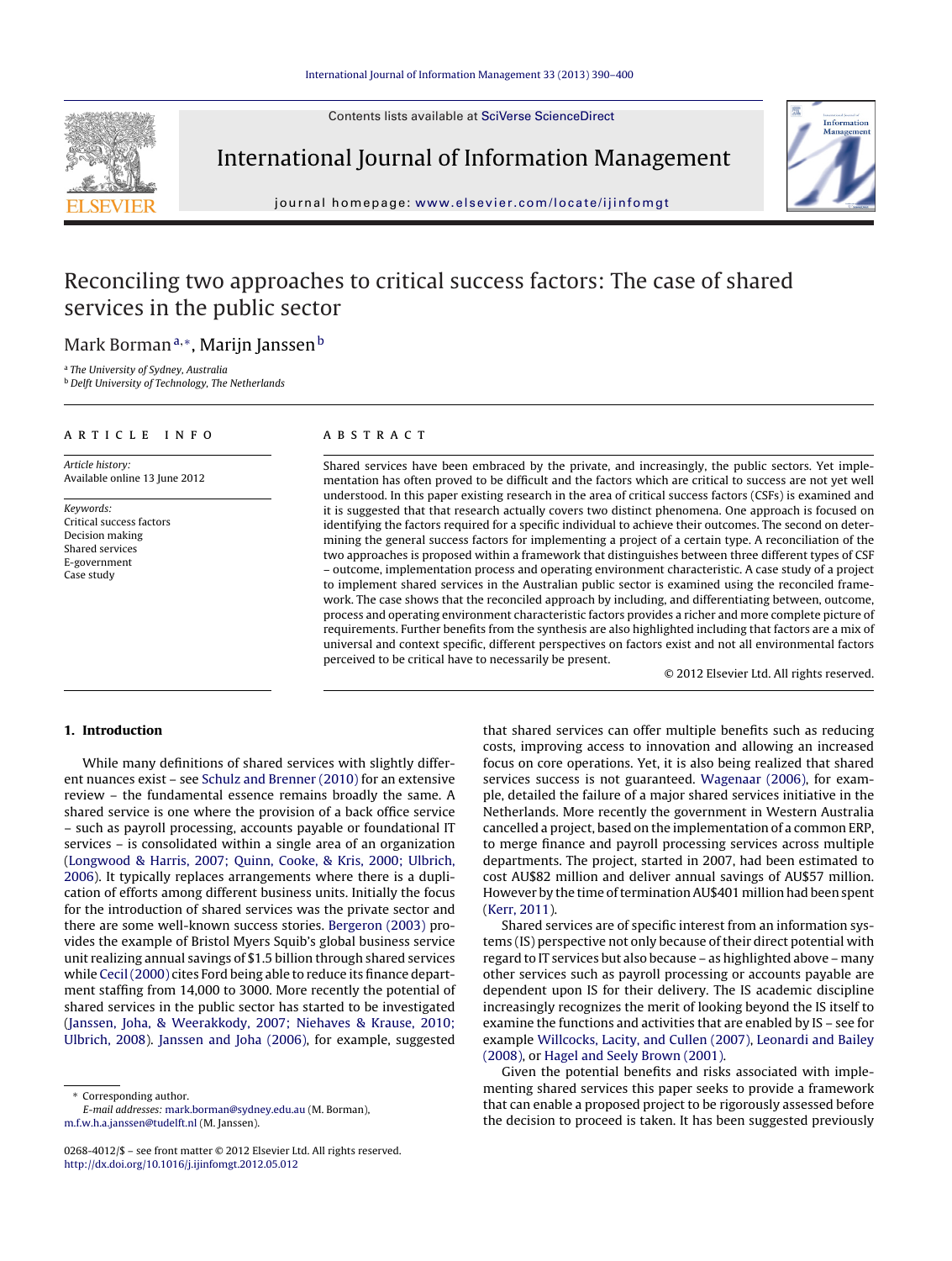that the implementation of shared services represents a strategic decision [\(Bergeron,](#page--1-0) [2003;](#page--1-0) [Su,](#page--1-0) [Akkiraju,](#page--1-0) [Nayak,](#page--1-0) [&](#page--1-0) [Goodwin,](#page--1-0) [2009\).](#page--1-0) One of the criteria suggested by [Eisenhardt](#page--1-0) [and](#page--1-0) [Zbaracki](#page--1-0) [\(1992\)](#page--1-0) to classify decisions as strategic is the scale of the resources being committed and there appears little doubt that the shared service examples provided earlier satisfy that criteria. As such the strategic decision making literature could be a good starting point to look for a suitable framework. Strategic decisions typically are not simple with clear objectives, boundaries and considerations but are rather a complex "mess" ([Ackoff,](#page--1-0) [1979\).](#page--1-0) Often multiple criteria and variables need to be incorporated and balanced [\(Belton](#page--1-0) [&](#page--1-0) [Stewart,](#page--1-0) [2002\).](#page--1-0) Yet it has long been recognized that decision makers are poor at handling such complexity [\(Duhame](#page--1-0) [&](#page--1-0) [Schwenk,](#page--1-0) [1985;](#page--1-0) [Malhotra,](#page--1-0) [1982\).](#page--1-0) Indeed there is a long tradition of research arguing the need for simplification. [Simon](#page--1-0) [\(1957\)](#page--1-0) for example argued that "the description of the real-world situation is radically simplified until reduced to a degree of complication that the decision maker can handle" (p. 170). [Miller](#page--1-0) [\(1956\)](#page--1-0) suggested that decision makers have a limited information channel capacity and can only effectively incorporate consideration of a limited range of variables. Research by [Hodge](#page--1-0) [and](#page--1-0) [Reid](#page--1-0) [\(1971\)](#page--1-0) argued the need for focus finding that the provision of irrelevant information to a decision impeded the ability to identify and assess relevant information and thus reduced decision making performance. A focus on critical success factors (CSFs) could be an appropriate simplification vehicle. While [Daniel](#page--1-0) [\(1961\)](#page--1-0) is credited with first developing the concept of CSFs, [Rockart](#page--1-0) [\(1979\)](#page--1-0) popularized it. He defined CSFs as the few key areas in which favourable results will ensure successful competitive performance. The intention was to identify the structural variables that most contribute to the attainment of strategic goals and objectives. The CSF approach was originally developed to assist managers determine their information needs – but has since been ported to a wide variety of contexts. It has, for example, been used to examine business process management ([Trkman,](#page--1-0) [2010\),](#page--1-0) the adoption of e-banking (see [Shah](#page--1-0) [&](#page--1-0) [Siddiqi,](#page--1-0) [2006](#page--1-0) for an extensive review), e-Government implementations ([Sagheb-Tehrani,](#page--1-0) [2010\),](#page--1-0) the deployment of mobile applications ([Al-Hadidi](#page--1-0) [&](#page--1-0) [Rezgui,](#page--1-0) [2009\)](#page--1-0) and the alignment of information systems and business plans ([Teo](#page--1-0) [Thompson](#page--1-0) [&](#page--1-0) [Ang](#page--1-0) [James,](#page--1-0) [1999\).](#page--1-0) It does not appear however to have been applied to shared services. It is suggested here that taking a CSF focus could be beneficial when making a decision regarding whether or not to introduce shared services.

However before applying CSFs it is seen as necessary to provide some clarity regarding the approach itself. The work of [Rockart](#page--1-0) [\(1979\)](#page--1-0) on CSFs was further developed by [Bullen](#page--1-0) [and](#page--1-0) [Rockart\(1981\)](#page--1-0) but appears to differ from much of the subsequent work in the area in three key ways. Firstly, [Bullen](#page--1-0) [and](#page--1-0) [Rockart](#page--1-0) [\(1981\)](#page--1-0) concentrated on uncovering what outcomes were necessary to achieve desired objectives. Specifically they were interested in identifying what information needed to be delivered to executives in order for them to do their job. Later work however has typically focused on determining the requirements to implement projects. Secondly, while [Bullen](#page--1-0) [and](#page--1-0) [Rockart](#page--1-0) [\(1981\)](#page--1-0) suggested that CSFs are context specific - "CSFs are the particular areas of major importance to a particular manager in a particular division at a particular point in time" (p. 3) – other research often appears to be oriented, either

**Table 1** Summary of differences. implicitly or explicitly, toward identifying *universal* factors. Thirdly, and relatedly, [Bullen](#page--1-0) [and](#page--1-0) [Rockart](#page--1-0) [\(1981\)](#page--1-0) examined CSFs from the perspective of the individual seeking to identify those of specific executives. Later work by contrast has focused on CSFs from a broader, anonymous, perspective identifying general sets associated with projects, such as successful alliances [\(Rai](#page--1-0) [&](#page--1-0) [Borah,](#page--1-0) [1996\)](#page--1-0) or systems implementations ([Wixom](#page--1-0) [&](#page--1-0) [Watson,](#page--1-0) [2001\),](#page--1-0) rather than individuals. In short, there are two approaches. One focused on outcomes individuals and specificity the other on process, projects and universality (see Table 1). Interestingly the second approach does not appear to have emerged as a result of criticisms of the original but simply as a different interpretation of the underlying concept of critical success factors. Even Rockart appears to have participated in this reinterpretation to some degree (see [Rockart,](#page--1-0) [1982\).](#page--1-0)

Rather than choosing one approach or the other this paper proposes that the usefulness of CSFs would be enhanced if both perspectives were to be combined. Such a reconciliation will allow for consideration of the necessary outcomes of an initiative and the requirements for delivering it, individual and overarching perspectives and a recognition that some factors may tend toward being universal in nature while others will be more context specific. The paper also puts forward two enhancements. Firstly, that a third type of CSF – relating to an organization's operating environment – that has been implicitly considered by both approaches should be explicitly separated out. Secondly, that including missing CSFs in deliberations would be beneficial.

The paper contributes to the literature in two ways. Firstly it identifies specific factors perceived as being critical to a successful implementation of shared services which may provide guidance to others. Secondly, and perhaps more important in the long run, is the reconciliation of the two different CSF approaches.

The remainder of the paper is structured as follows. The next section presents the rationale for the proposed CSF reconciliation. Section three briefly describes a case study of a project to implement shared services demonstrating the application of the reconciled CSF approach and identifying specific CSFs. Section four discusses that empirical work and the final section provides conclusions, limitations and suggestions for future work.

#### **2. Critical success factors**

The original concept of CSFs quickly gained acceptance among both academics and practitioners and was utilized in a variety of industries such as manufacturing, health care and aeronautics [\(Bergeron](#page--1-0) [&](#page--1-0) [Bégin,](#page--1-0) [1989\).](#page--1-0) As the concept subsequently morphed to focus on factors key to the process of successfully implementing projects it retained its value due to the high failure rates encountered on such projects and the desire to understand how the chances of success can be improved [\(Pinto](#page--1-0) [&](#page--1-0) [Mantel,](#page--1-0) [1990;](#page--1-0) [Poon](#page--1-0) [&Wagner,](#page--1-0) [2001;](#page--1-0) [Umble,](#page--1-0) [Haft,](#page--1-0) [&](#page--1-0) [Umble,](#page--1-0) [2003\).](#page--1-0) This paper proposes that the value of CSFs will be enhanced if the two approaches are reconciled. Such a reconciliation is seen as desirable for two principal reasons. Firstly each approach on its own gives only a partial perspective – and a project's success requires ensuring it is both focused on delivering the right outcomes and is implemented successfully. While it could be argued that this problem could be

| CSF characteristic   | Original perspective                                   | Subsequent perspective                                        |
|----------------------|--------------------------------------------------------|---------------------------------------------------------------|
| Focus                | Outcome                                                | Implementation process                                        |
| Generalizability     | Context specific                                       | Universal                                                     |
| Level                | Individual                                             | Project                                                       |
| Examples of research | Rockart (1979), Munro and Wheeler (1980), Bullen and   | Pinto and Mantel (1990), Poon and Wagner (2001),              |
|                      | Rockart (1981), Boynton and Zmud (1984), Leidecker and | Angeles et al. (2001), Umble et al. (2003), Lu et al. (2006), |
|                      | Bruno (1984), and Bergeron and Bégin (1989)            | and King and Burgess (2006)                                   |